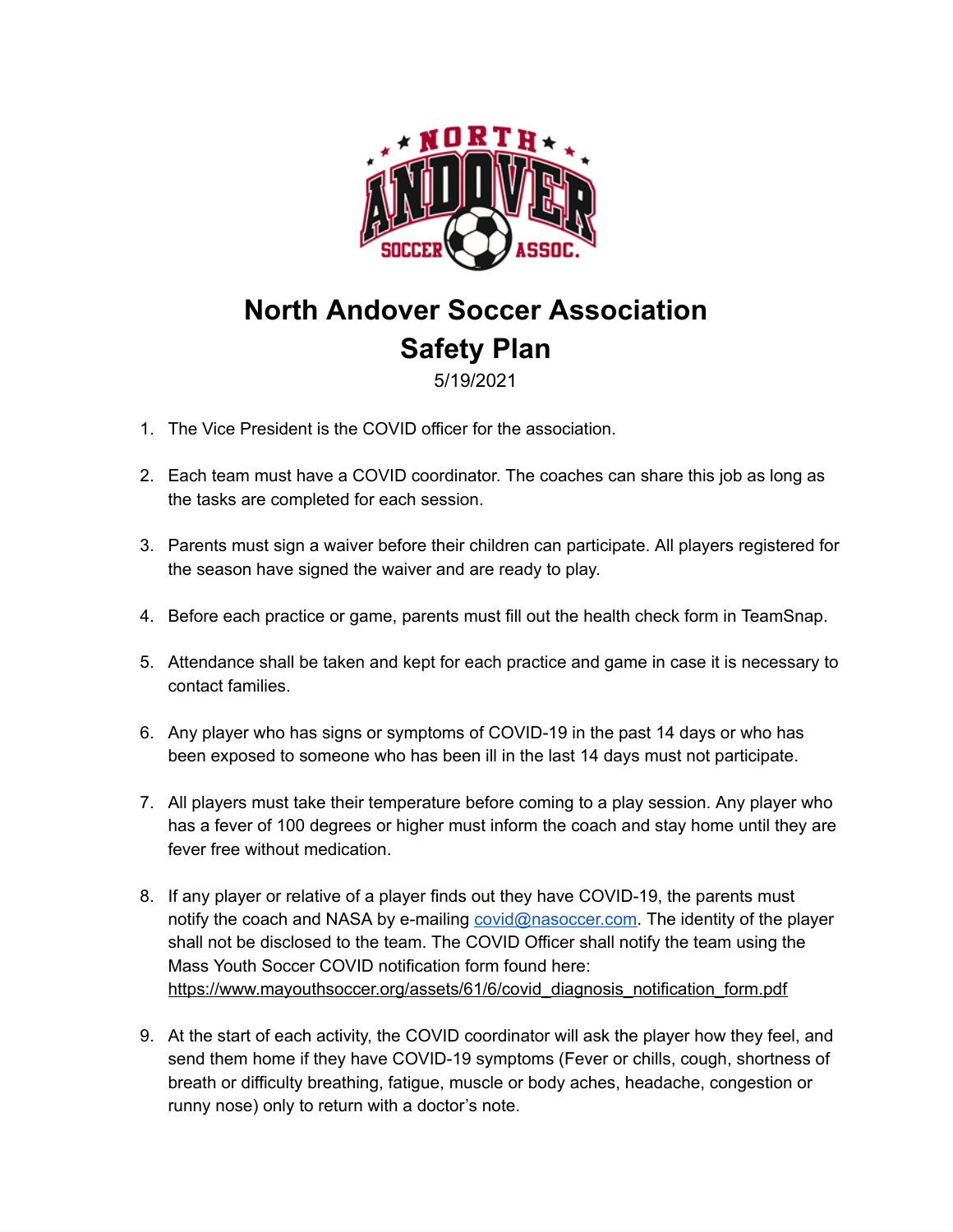- 10. All players, coaches, referees, facility workers and spectators must wear face coverings when entering and exiting the facility.
- 11. There is no limit to the number of spectators as long as all spectators can maintain 6 feet of social distancing from their family unit.
- 12. Players must arrive dressed and ready to play.
- 13. No benches shall be used. Players can bring their own chairs.
- 14. Each player shall have a spot to keep their belongings at least 6 feet apart.
- 15. Players must provide their own water.
- 16. No food allowed on the fields.
- 17. Bathroom availability may be limited.
- 18. Coaches shall be the only ones to touch the team equipment such as cones or goals.
- 19. Any pinnies used must be washed after each use.
- 20. No congregating on the field or in the parking lots.
- 21. All trash must be removed by the person who brought it.
- 22. Coaches are encouraged but not required to track the names of spectators at the soccer game to facilitate contact tracing if necessary.
- 23. When traveling to other towns, follow all rules as provided by the host town.
- 24. Arrive no more than 15 minutes before your activity, or wait in your vehicle until 15 minute before your activity. Depart promptly at the end of the activity.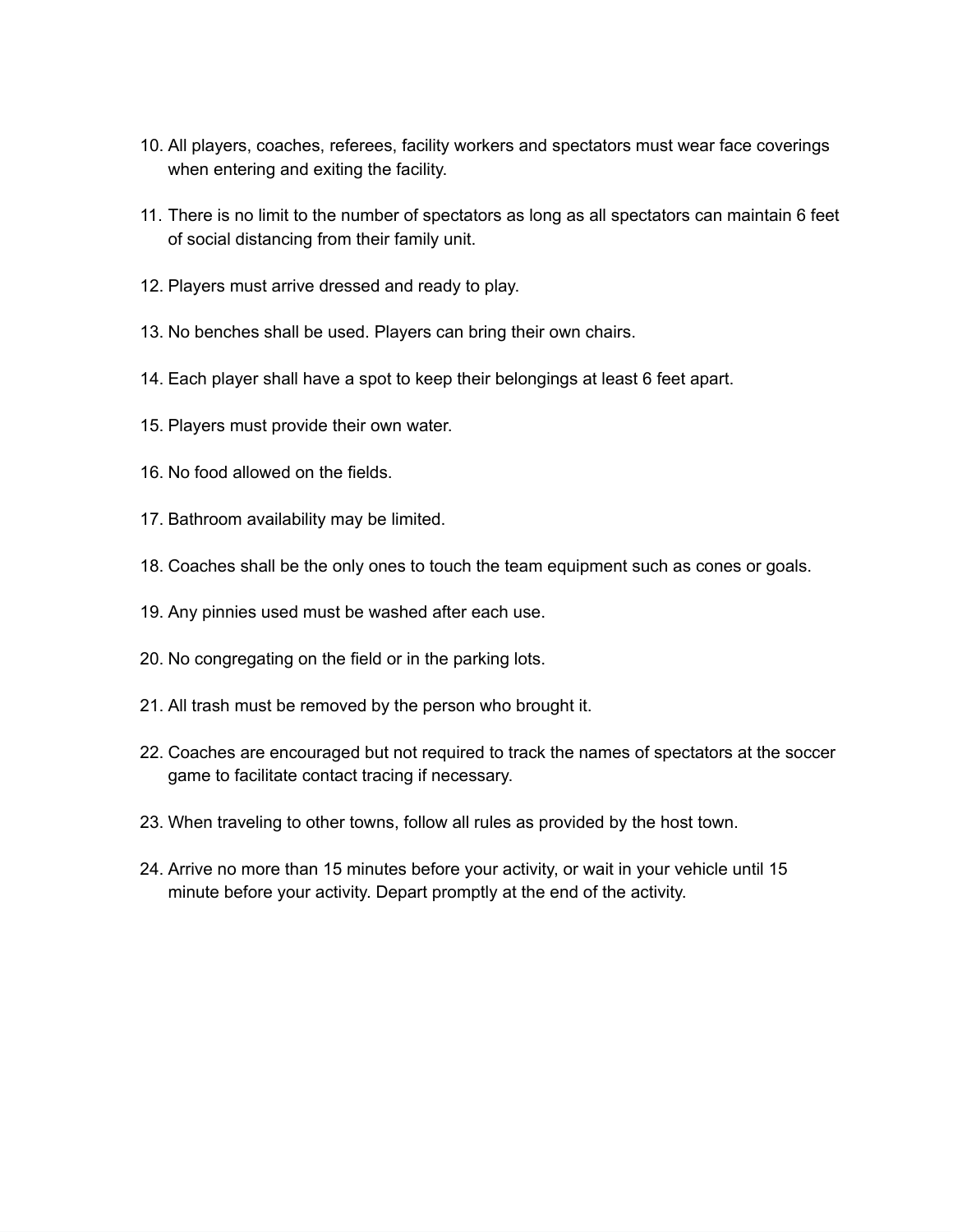# Return to Play Guidelines

This section covers how to handle a variety of scenarios.

For any of these scenarios, please send an e-mail to covid@nasoccer.com to indicate that you have completed the steps before returning to play. You do not need to provide any medical documentation, simply inform us that you have had a negative test, quarantined, or have approval from a doctor. Thanks!

### Player has Covid-19 symptoms

To return to play the player must do one of the following:

- Get a negative result on a covid-19 test
- Have a doctor rule out covid-19 as the cause of the symptoms
- Quarantine for 14 days without symptoms

### Player is notified that they are a close contact

To return to play the player must do one of the following:

- Get a negative result on a covid-19 test
- Quarantine for 14 days without symptoms

### Family member or close contact tests positive for Covid-19

To return to play the player must do one of the following:

- Get a negative result on a covid-19 test
- Quarantine for 14 days without symptoms

### Coach or Player tests positive for Covid-19

To return to play, the player must have a negative result on a covid-19 test or be symptom free for 14 days.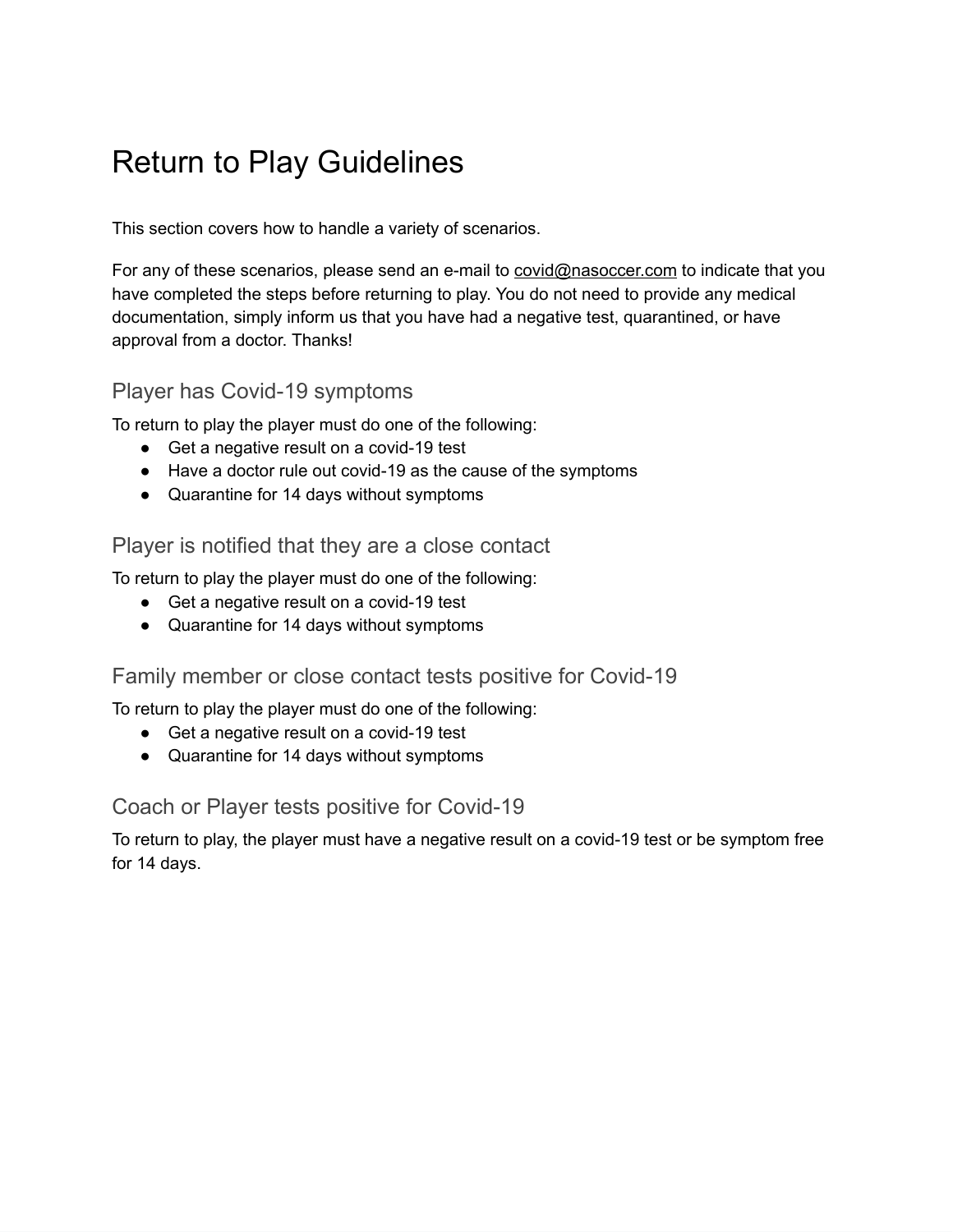# Game Guidelines

To safely play games, please follow these guidelines.

#### **Spectator guidelines**

- Spectators must be six feet apart and remain eight feet away from the sideline
- Spectators shall wear masks until they are seated. Masks can then be removed.

### **Mask guidelines**

- Players do not need to wear masks while playing the game.
- Coaches and referees do not need to wear masks if they can maintain social distancing.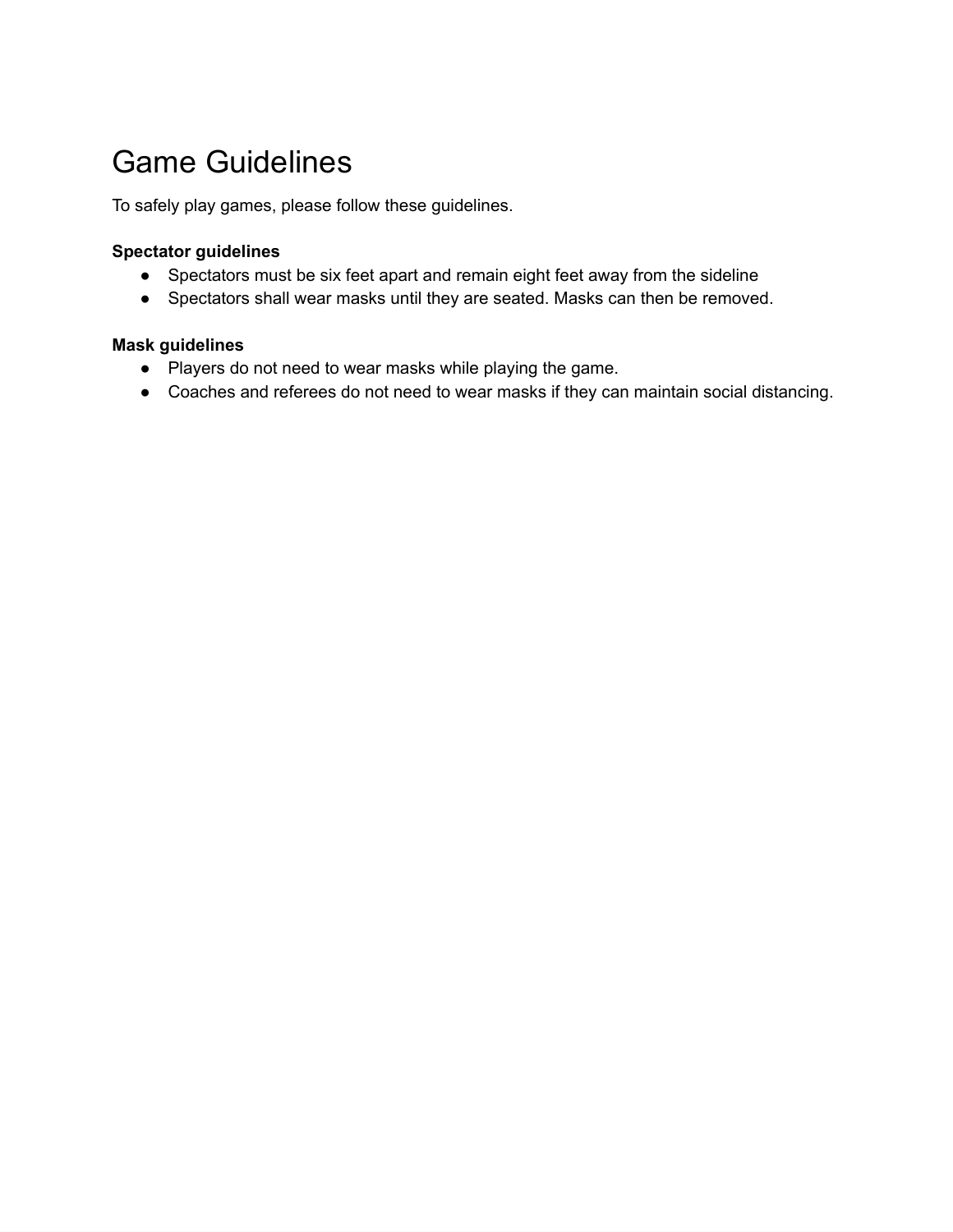## Coach Guidelines

#### **Before the activity**

- Read and understand the rules of the safety plan
- Plan activities that will conform to the guidelines and allow safe development
- Communicate with all participants to ensure they understand the plan

#### **Start of the activity**

- As players arrive, ensure that they have completed the health check in TeamSnap.
- Greet players and ensure they are feeling well.
- Designate areas for players to keep belongings with six feet between players.

#### **During the activity**

- Coaches shall wear masks when they cannot socially distance.
- Provide hand sanitizer to players as needed

#### **After the activity**

- Ensure that any trash is removed by the players who brought it
- Ensure there are no gatherings of kids or families at departure
- Coach must clean up all equipment
- Coach must wash any used pinnies before they are used again.

#### **Communication**

● If a player or family member gets sick, notify by emailing [covid@nasoccer.com](mailto:covid@nasoccer.com)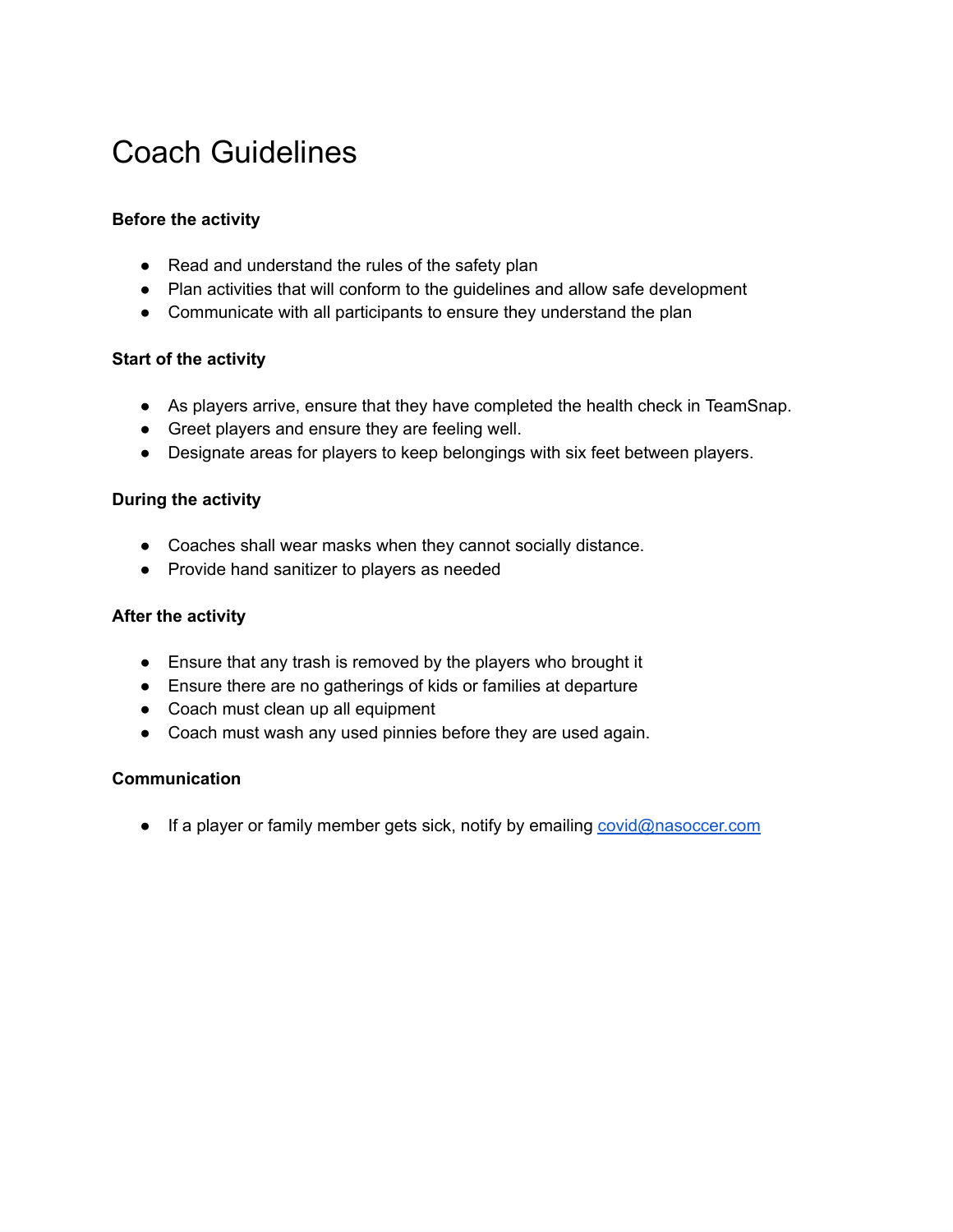# Parent Guidelines

#### **Before the activity**

- Read and understand the rules of the safety plan
- If your child is not feeling well, keep them home and notify the coach
- Take your child's temperature and if it is above 100 degrees, keep them home and notify the coach
- Ensure your child uses the bathroom, as there may not be bathrooms at the fields
- Complete the health check in TeamSnap before each activity
- Send your child to the field prepared with:
	- Water
	- Tissues and hand sanitizer
	- Dressed and ready to play, wearing shin guards and shoes
	- Their ball
- Do not send:
	- Food
	- Gum

#### **During and after the activity**

- Wear a face covering when entering and exiting.
- Remain six feet apart from all other spectators
- Do not congregate in groups on the field or in the parking lot
- Depart promptly

#### **Communication**

- If you or someone in your family is diagnosed with COVID-19, notify your coach and e-mail [covid@nasoccer.com](mailto:covid@nasoccer.com)
- If you have any questions or concerns that your coach cannot address, email [covid@nasoccer.com](mailto:covid@nasoccer.com)